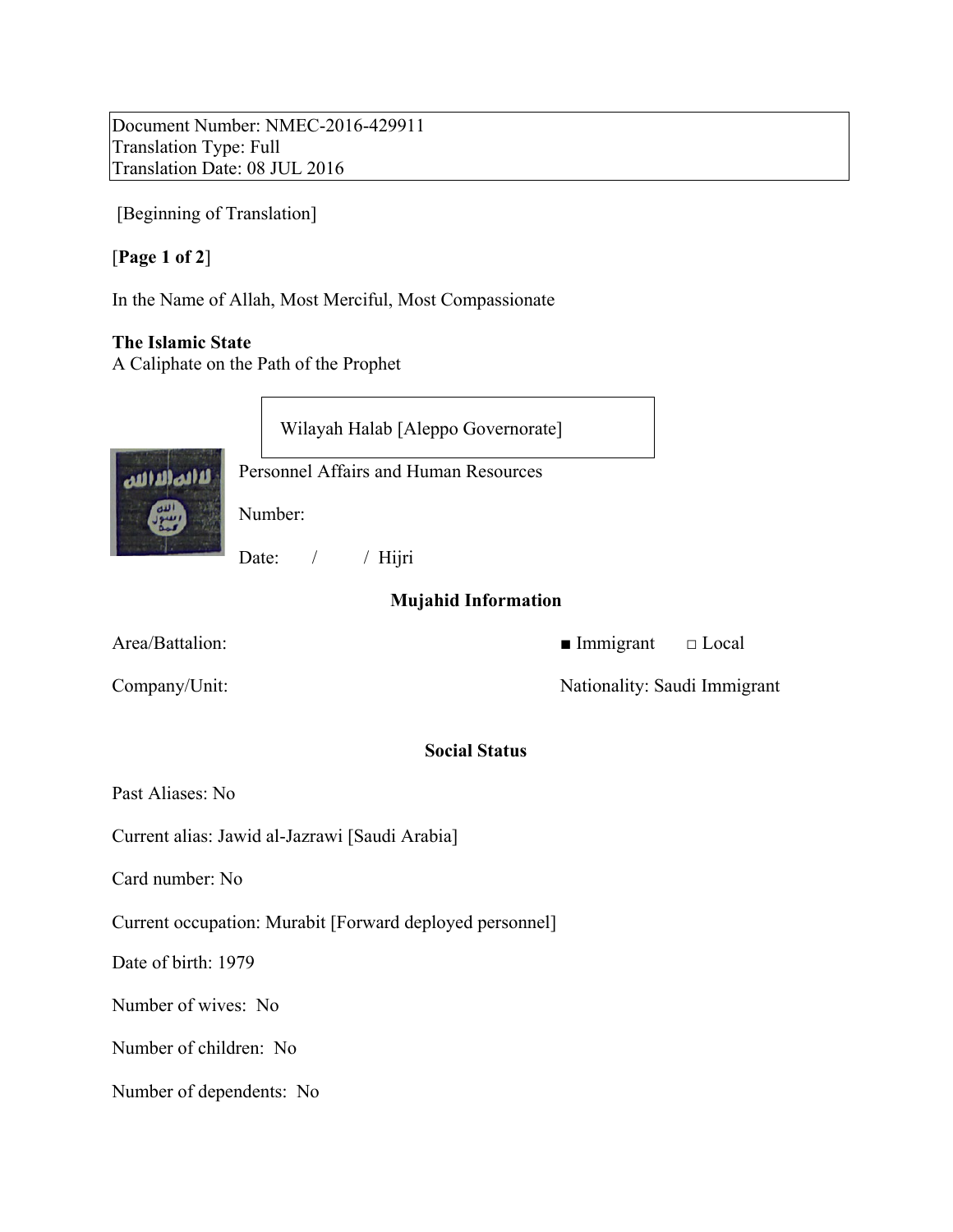Dependent sisters: No Number of female slaves: No Rent amount: No Duration of rent: No House ownership: No Current place of residence: As Sunbul / Naqtah / Murabit Number of wives outside state territories: 1 Number of children: 5 Do they have someone who supports them: Yes Father and Mother: 2 Do they have someone who supports them: Yes Dependent sisters: 1 Do they have someone who supports them: Yes Place of birth: Saudi Arabia / Riyadh Place of previous residency: Saudi Arabia Name of a brother who knows your family and your home: Jihad al-Najdi His location and occupation: Akhtarin / Al Hisbah [Religious Police] Name of another brother who knows your family and your home: Abu-'Ali al-'Uqaymi His location and occupation: 57th Company / Al Bab **Weapon and Vehicle** Type of weapon: AK-47 Weapon number: -

Ownership: state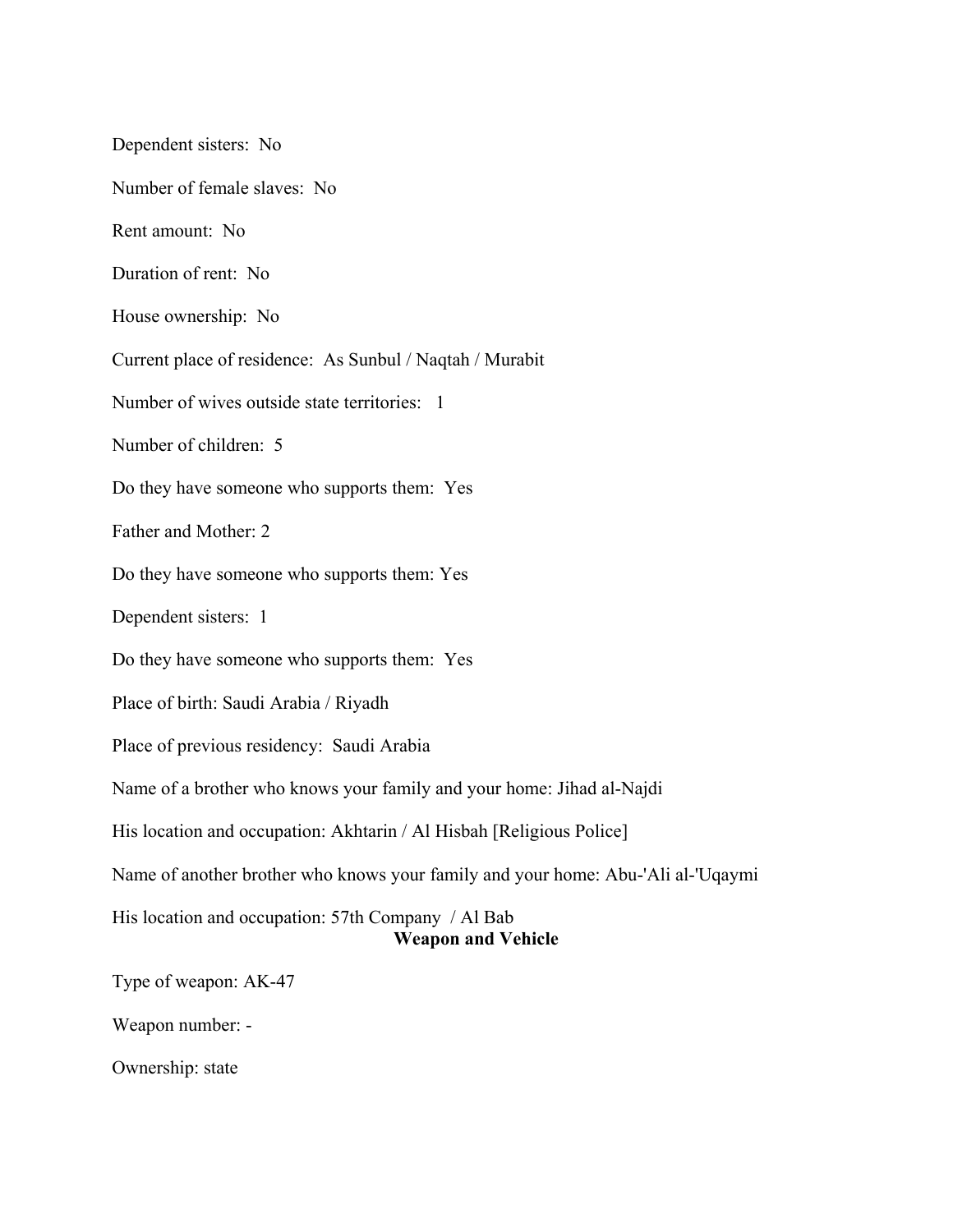Number of magazines: 8 Ownership of magazines: 6 state; 2 personal Type of pistol: None Number: - Ownership of pistol: - Weapons proficiencies: AK-47 Type of vehicle: [Toyota] Hilux Pickup Ownership of vehicle: Private Point of delivery: He bought it in Ar Raqqah Date of delivery: 12 /1435 [26 SEP - 24 OCT 2014] Type of fuel: Diesel

### **Trainings and Enrollment**

Place of Sharia training course: Ar Raqqah / Abu-Mus'ab Camp

Date: 1/10 /1435 [29 JUL 2014]

Duration: 22 days

Emir of the training course: Al-'Azib al-Urduni [Jordan]

Place of military training: At Tabqah / 'Abdallah 'Azzam

Date: 23 /10 /1435 [20 AUG 2014]

Duration: 24 days

Camp Emir: Nasr al-Ansari

Did you repeat military or Sharia training: No

Date: -

Reason: -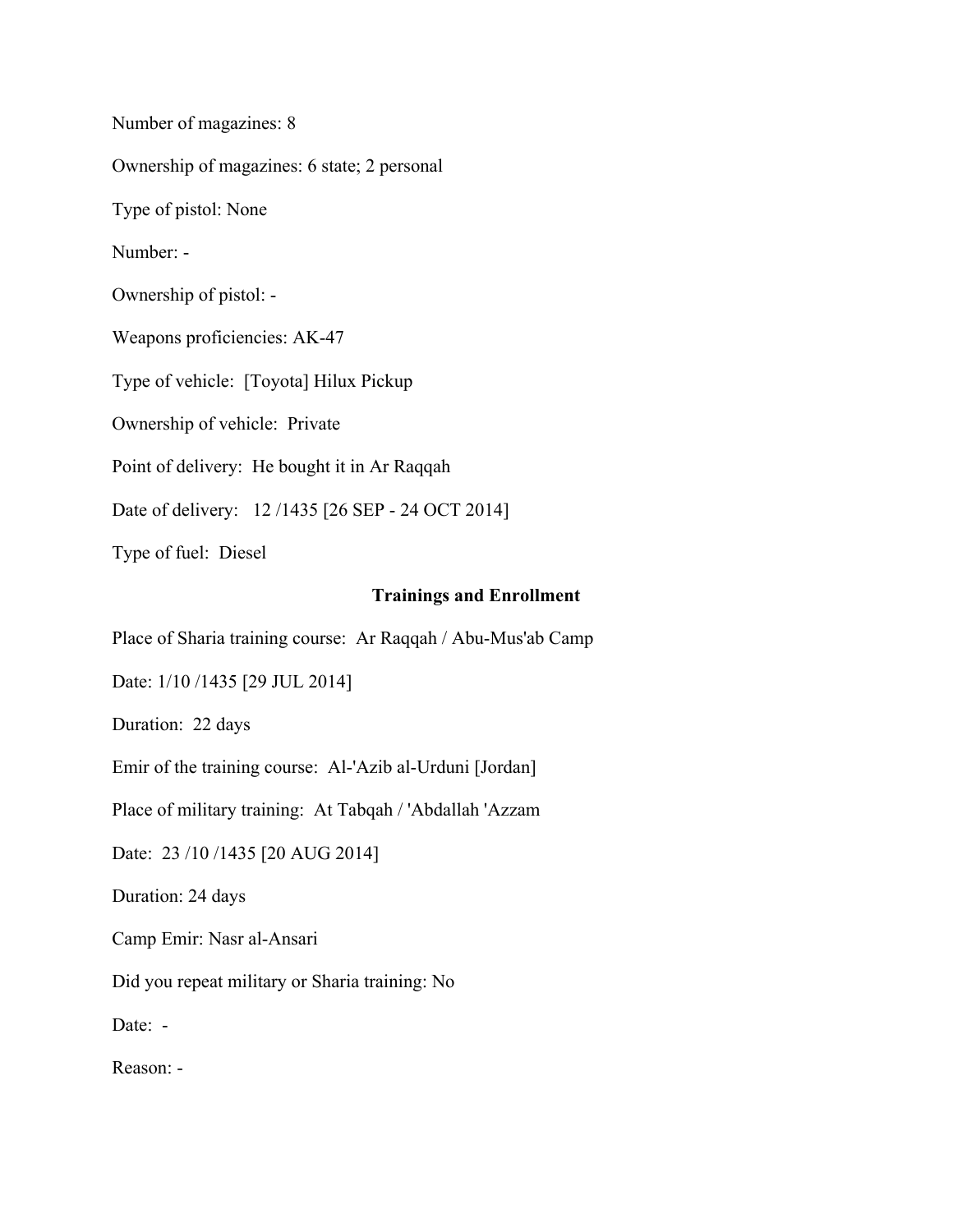Other training courses with the Islamic State: No

Name of sponsor: Jihad al-Najdi

Sponsor location and occupation: Akhtarin / Al Hisbah [Religious Police]

How long have you known sponsor: Since childhood

Date you joined state: 1 /10 / 1435 [29 JUL 2014]

Who accepted your pledge of allegiance: Al-'Azib al-Urduni

Date of pledge of allegiance: 22 /10 /1435 [19 AUG 2014]

[**Page 2 of 2**]

In the Name of Allah, Most Merciful, Most Compassionate

### **The Islamic State**

A Caliphate on the Path of the Prophet

Wilayah Halab [Aleppo Governorate]



Personnel Affairs and Human Resources

Number:

Date: / / Hijri

Have you ever been imprisoned by the Sahwat [Awakening councils]: No

Duration of captivity: -

Place of capture: -

Circumstance of release: -

Have you traveled to Turkey: Yes

Travel duration: One day

Reason for travel, in detail: Turkey was the country of crossing into Syria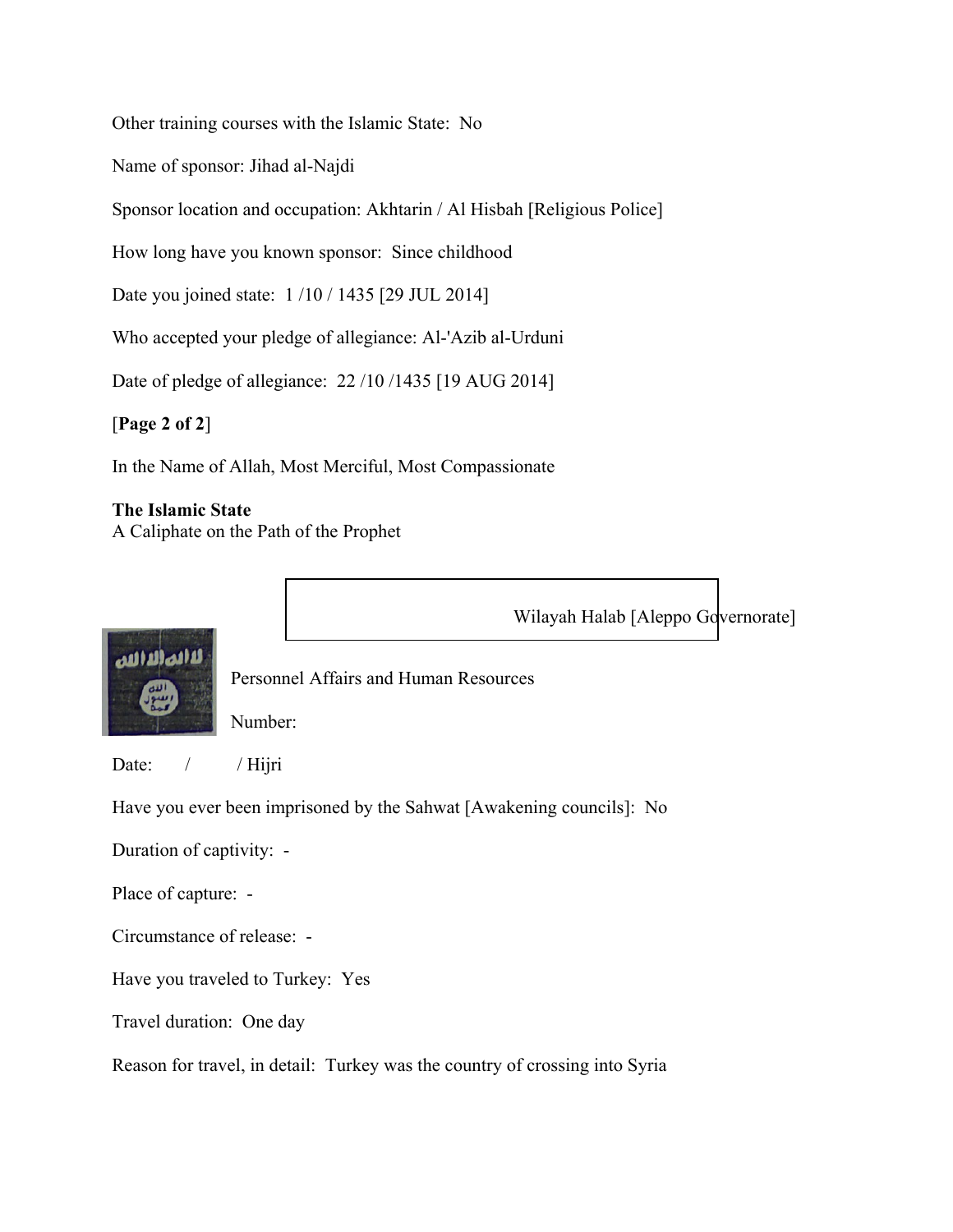### **Civilian Life**

Training sessions completed as a civilian: No Occupations and employment as a civilian: Employee Languages in which you are proficient, with details: Only Arabic Educational level attained: Diploma after High School Certificates: High School Computer programs in which you are proficient: No Groups you have previously worked with: No Enrollment duration: - Have you performed compulsory service: No When were you discharged: -Location of service: - Specialization in the service: - Have you ever defected and what date: -Have ever been imprisoned by the tyrants: No Date of imprisonment: - Duration of imprisonment: - Place of capture: - Date you became religiously committed: Since childhood Date of commitment to the path of jihad: Since events of 9/11 Name of the Shaykh who incited you to join jihad: Usama Bin Laden Date of immigration: 21/9 /1435 [19 JUL 2014] Place of entry: Gaziantep [Turkey]/ Ar Ra'I [Syria]